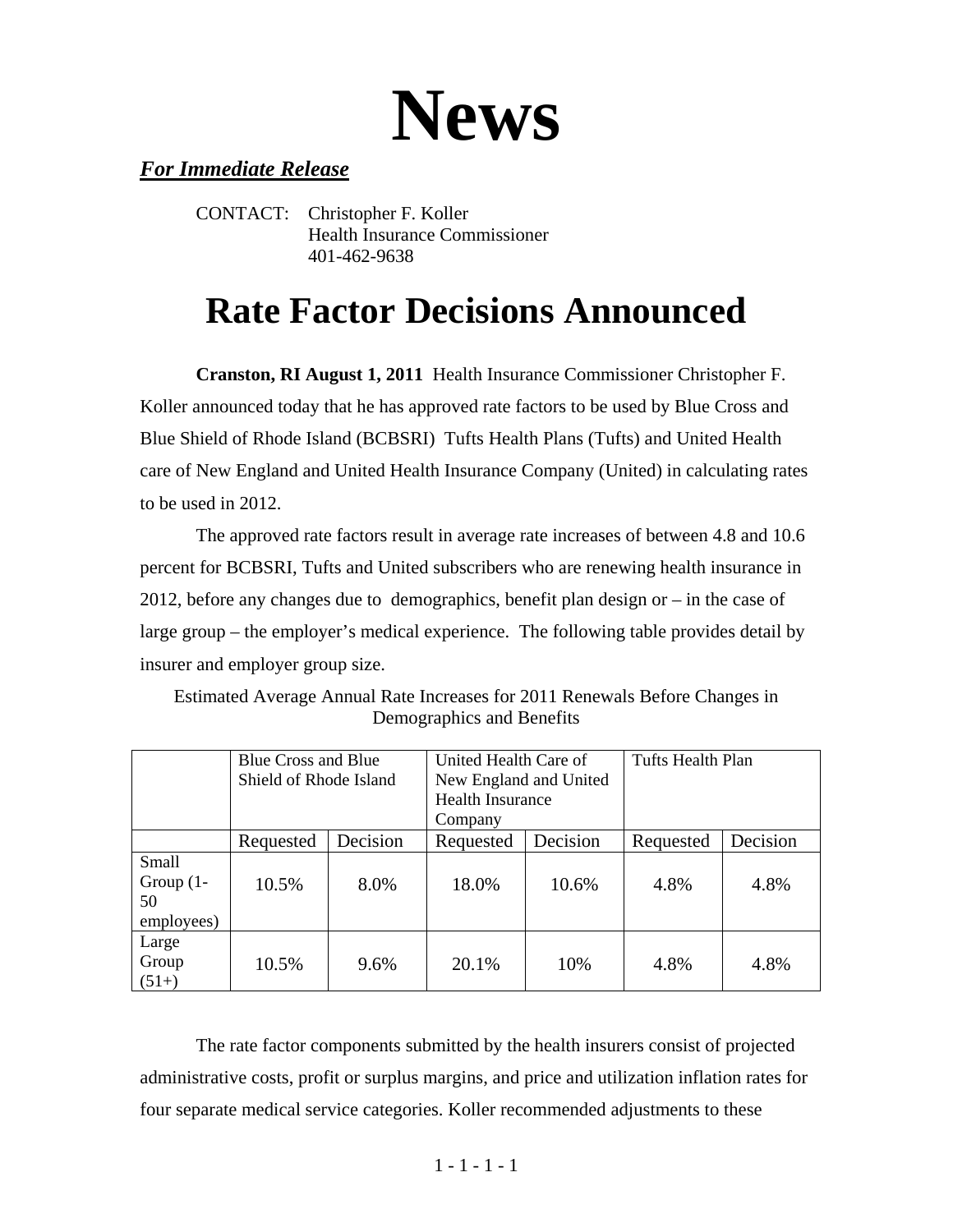components based on public comment and analysis by OHIC staff of the submissions relative to standards promulgated by the Office. The plans had the option of accepting the adjustments and refiling their requests or requesting a formal rate hearing.

 Koller made reductions to Blue Cross and Blue Shield of Rhode Island's proposed administrative costs. Tufts filings were accepted with no changes. Koller made extensive changes to United's projected medical trends. A complete table of OHIC recommendations is available at

http://www.ohic.ri.gov/2011%20May%20RateFactorReview.php. The rate factor review is an annual process that takes places in May and June of each year. This year's resolution was delayed by several weeks from past years because of the extensive revisions involved in the case of United. .

 "The rate factors approved represent a balance between solvent insurers, adequately compensated providers and rates of increase that risk making health insurance even less affordable," said Commissioner Koller.

 "The resulting rate factors, however, are not as affordable as they need to be," Koller continued. "The data presented to OHIC and available for the public to see is clear – health insurance is expensive because medical care is expensive. Medical care is expensive – rising at rates of nine percent per year - because of the prices we pay and the number of services we use. More affordable rates of increase will not occur until we change the way our medical care is organized and delivered."

 In his review issued in conjunction with the rate factor decisions, Koller noted the "Affordability Standards" developed by the Office of the Health Insurance Commissioner attempt to focus health insurer efforts on these underlying cost drivers in the medical care system. The review noted general compliance by the insurers with these four standards. Specifically the accepted rate factor filings from all three carriers include signed consents from the health insurers which continue the six hospital contracting conditions developed in conjunction with last year's rate filing. These conditions require in new health plan hospital contracts: the use of efficiency-based units of payment for services; an annual

#### $2 - 2 - 2 - 2$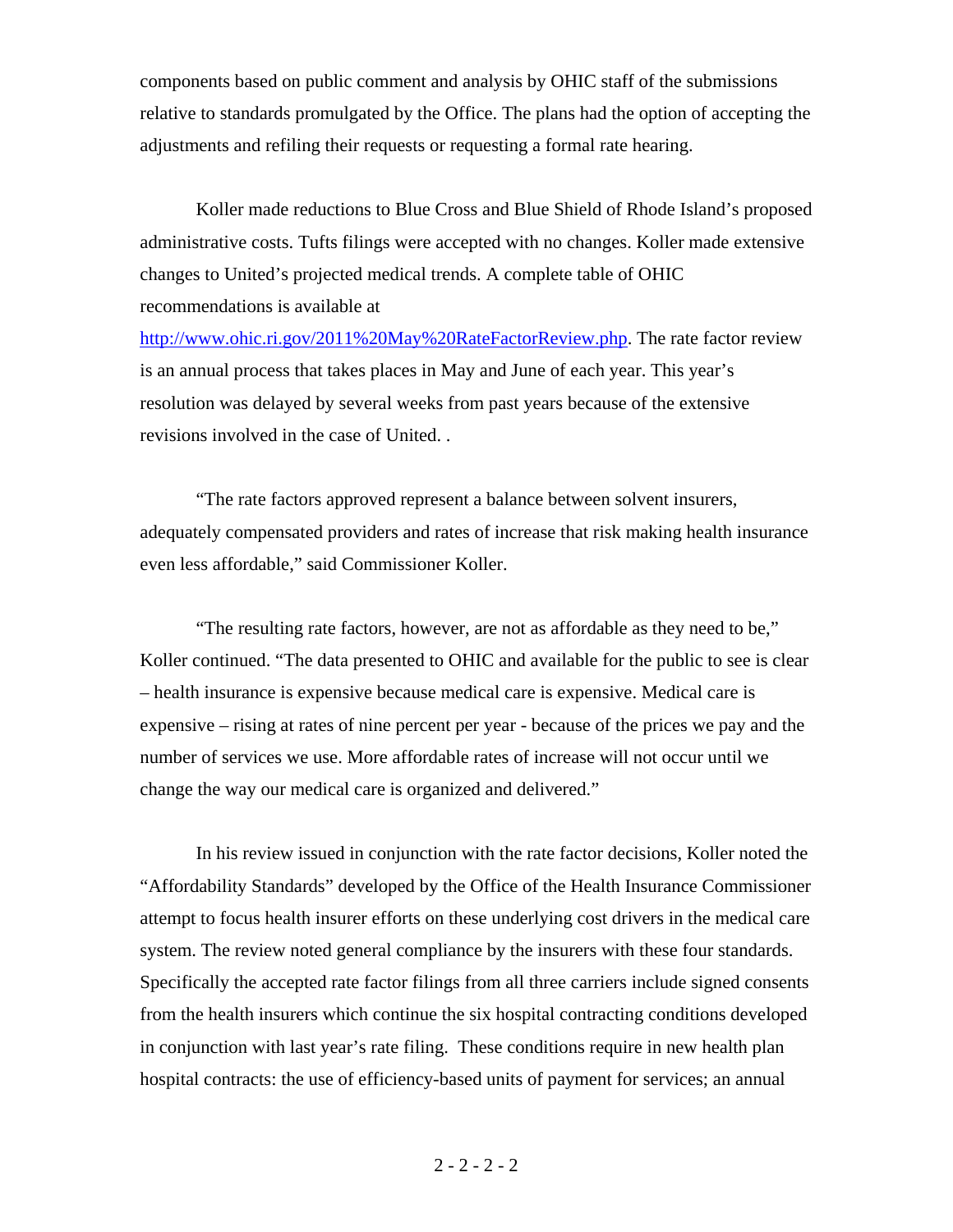maximum price increase for services; quality incentives, administrative efficiency standards; provider communications standards and public access to these terms.

 "The Affordability Standards are a necessary first step in reducing rates of medical care inflation," Koller said. "By focusing on primary care and provider payment reform will we start to get a handle on the costs that are a source of such difficulties for purchasers. We now need to broaden and accelerate their impact - the health insurers are important partners in this process." In his review Koller also discussed a process for developing Overall Medical Expense Trend targets for health insurers in subsequent rate factor filings.

 Information on the insurers filings, the filed versus approved rate factors, the contractual conditions, public comment and other background documents are all available at www.ohic.ri.gov.